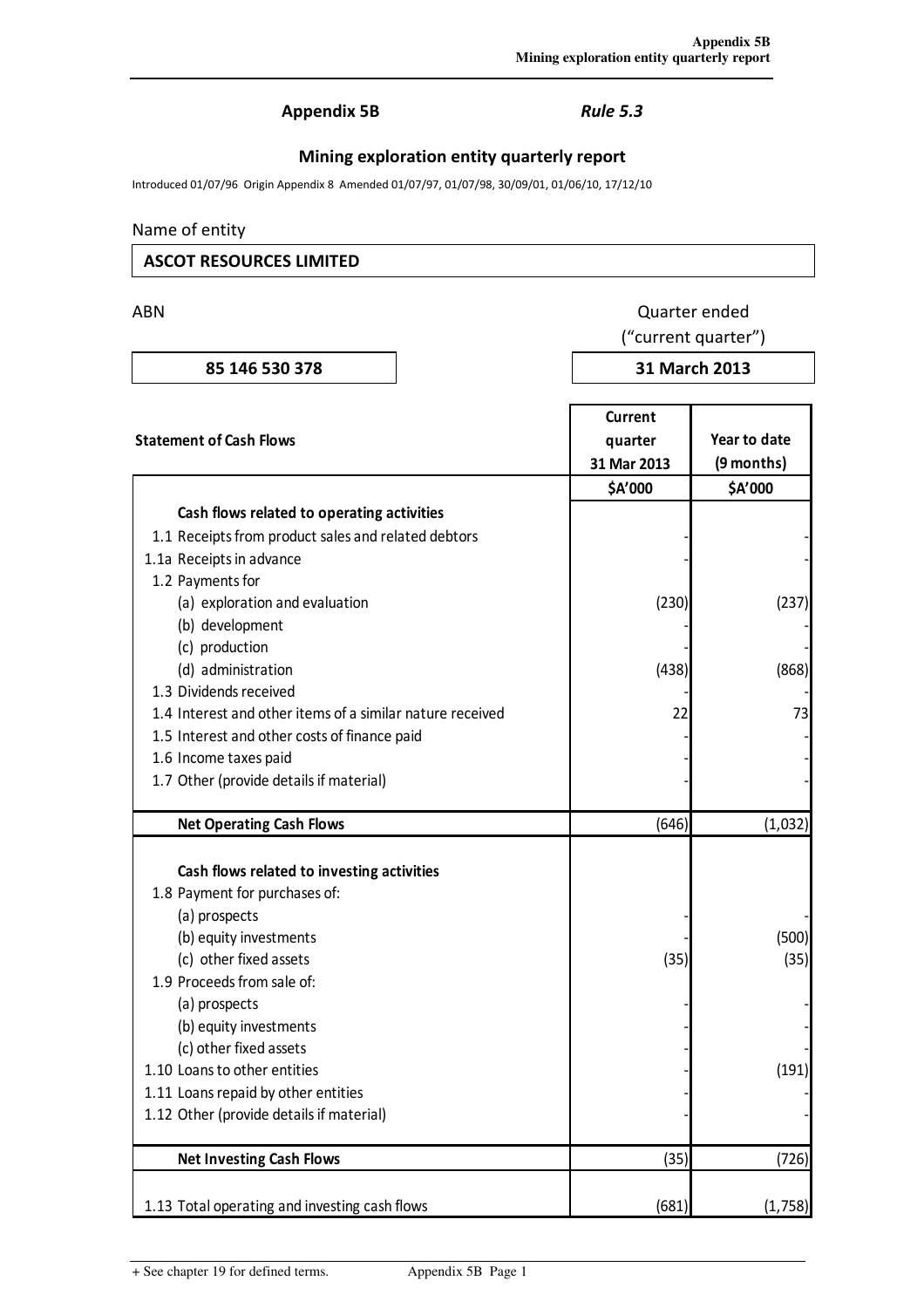| Statement of cash flows continued                                 |       |          |
|-------------------------------------------------------------------|-------|----------|
| Cash flows related to financing activities                        |       |          |
| 1.14 Proceeds from issues of shares, options, etc.                |       |          |
| 1.15 Proceeds from sale of forfeited shares                       |       |          |
| 1.16 Proceeds from borrowings                                     |       |          |
| 1.17 Repayment of borrowings                                      |       |          |
| 1.18 Dividends paid                                               |       |          |
| 1.19 Other (Share issue costs on Non-Cash Director Shares issued) |       |          |
| <b>Net Financing Cash Flows</b>                                   |       |          |
|                                                                   |       |          |
| Net increase (decrease) in cash held                              | (681) | (1, 911) |
| 1.20 Cash at beginning of quarter/year to date                    | 2,230 | 3,461    |
| 1.21 Exchange rate adjustments to item 1.20                       |       | (1)      |
| 1.22 Cash at end of quarter                                       | 1,549 | 1,549    |

## Payments to directors of the entity and associates of the directors Payments to related entities of the entity and associates of the related entities

|      |                                                                  | Current quarter<br>\$A'000 |
|------|------------------------------------------------------------------|----------------------------|
| 1.23 | Aggregate amount of payments to the parties included in item 1.2 | 269                        |
| 1.24 | Aggregate amount of loans to the parties included in item 1.10   | Nil                        |

1.25 Explanation necessary for an understanding of the transactions

1.23 - Directors Fees: \$22,935, Consulting Fees: \$7,333, Rent: \$10,500, Management Fees: \$116,989, Reimbursement of project and administration expenses incurred: \$111,206.

All amounts mentioned above were paid to Directors and or associated entities.

#### Non-cash financing and investing activities

2.1 Details of financing and investing transactions which have had a material effect on consolidated assets and liabilities but did not involve cash flows

None

2.2 Details of outlays made by other entities to establish or increase their share in projects in which the reporting entity has an interest

N/A

<sup>+</sup> See chapter 19 for defined terms.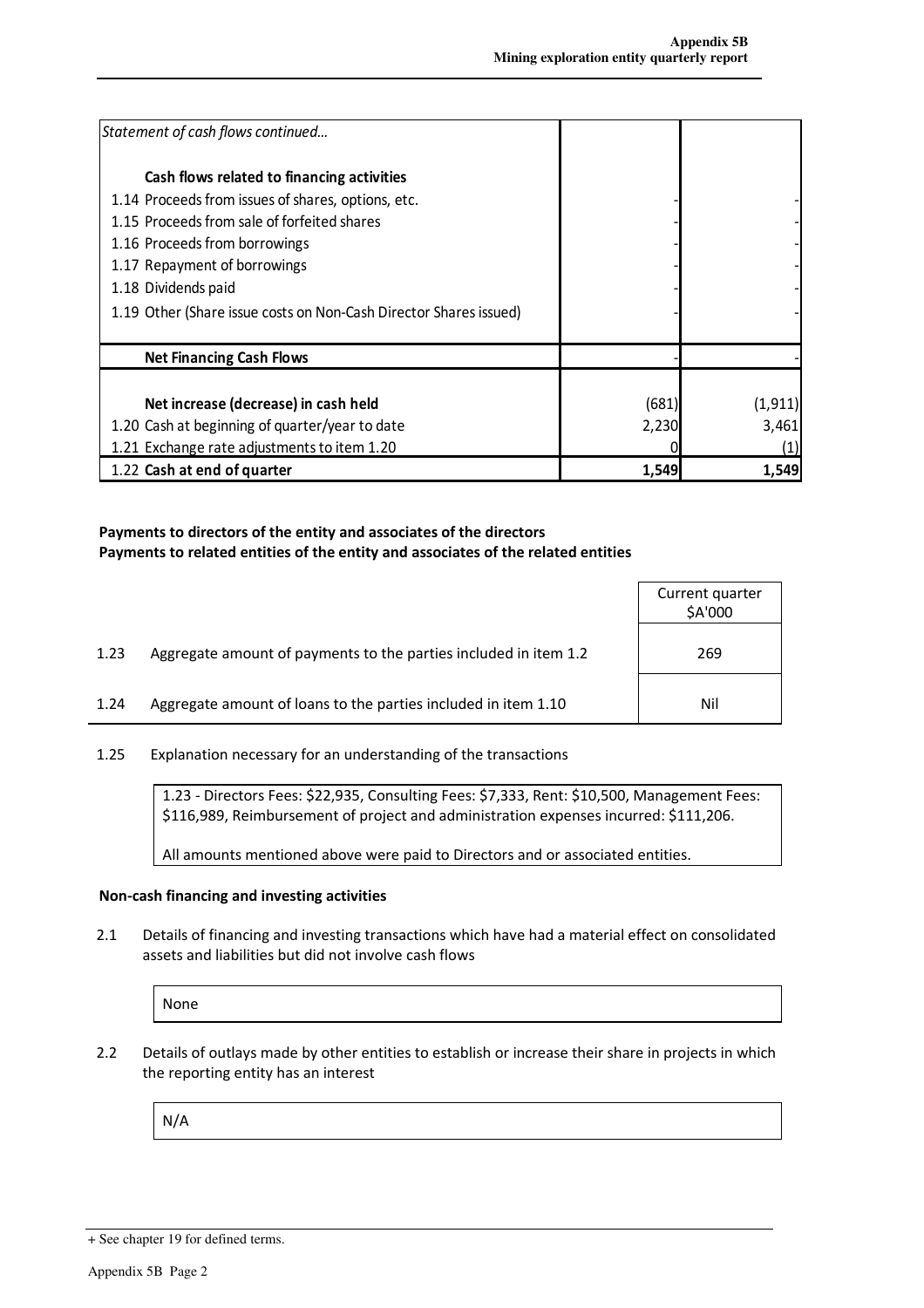### Financing facilities available

Add notes as necessary for an understanding of the position.

|     |                             | Amount available<br>\$A'000 | Amount used<br>\$A'000 |
|-----|-----------------------------|-----------------------------|------------------------|
| 3.1 | Loan facilities             | N/A                         | N/A                    |
| 3.2 | Credit standby arrangements | N/A                         | N/A                    |

|     | <b>Estimated cash outflows for next quarter</b> |         |
|-----|-------------------------------------------------|---------|
|     |                                                 | \$A'000 |
| 4.1 | Exploration and evaluation                      |         |
|     |                                                 | 1,258   |
| 4.2 | Development                                     |         |
|     |                                                 |         |
| 4.3 | Production                                      |         |
|     |                                                 |         |
| 4.4 | Administration                                  | 721     |
|     |                                                 |         |
|     | Total                                           | 1,979   |
|     |                                                 |         |

The above cash flow forecast has been prepared based on the assumption that the Company will undertake a capital raising during Q4 FY2013.

## Reconciliation of cash

| Reconciliation of cash at the end of the quarter (as<br>shown in the statement of cash flows) to the<br>related items in the accounts is as follows. |                          | Current quarter<br>\$A'000 | Previous quarter<br>\$A'000 |  |
|------------------------------------------------------------------------------------------------------------------------------------------------------|--------------------------|----------------------------|-----------------------------|--|
| 5.1                                                                                                                                                  | Cash on hand and at bank | 1,499                      | 710                         |  |
| 5.2                                                                                                                                                  | Deposits at call         | 50                         | 1,520                       |  |
| 5.3                                                                                                                                                  | Bank overdraft           |                            |                             |  |
| 5.4                                                                                                                                                  | Other (provide details)  |                            |                             |  |
| Total: cash at end of quarter (item 1.22)                                                                                                            |                          | 1,549                      | 2.230                       |  |

#### Changes in interests in mining tenements

|     |                                                                     | Tenement<br>reference      | Nature of<br>interest<br>(note (2)) | Interest at<br>beginning of<br>quarter | Interest at<br>end of<br>quarter |
|-----|---------------------------------------------------------------------|----------------------------|-------------------------------------|----------------------------------------|----------------------------------|
| 6.1 | Interests in mining<br>tenements relinquished,<br>reduced or lapsed | None during<br>the Quarter |                                     |                                        |                                  |
| 6.2 | Interests in mining                                                 | HJBN-04                    | Indirect                            | 0%                                     | 90%                              |
|     | tenements acquired or                                               | HJID-06                    | Indirect                            | 0%                                     | 90%                              |
|     | increased                                                           | HJLI-01                    | Indirect                            | 0%                                     | 90%                              |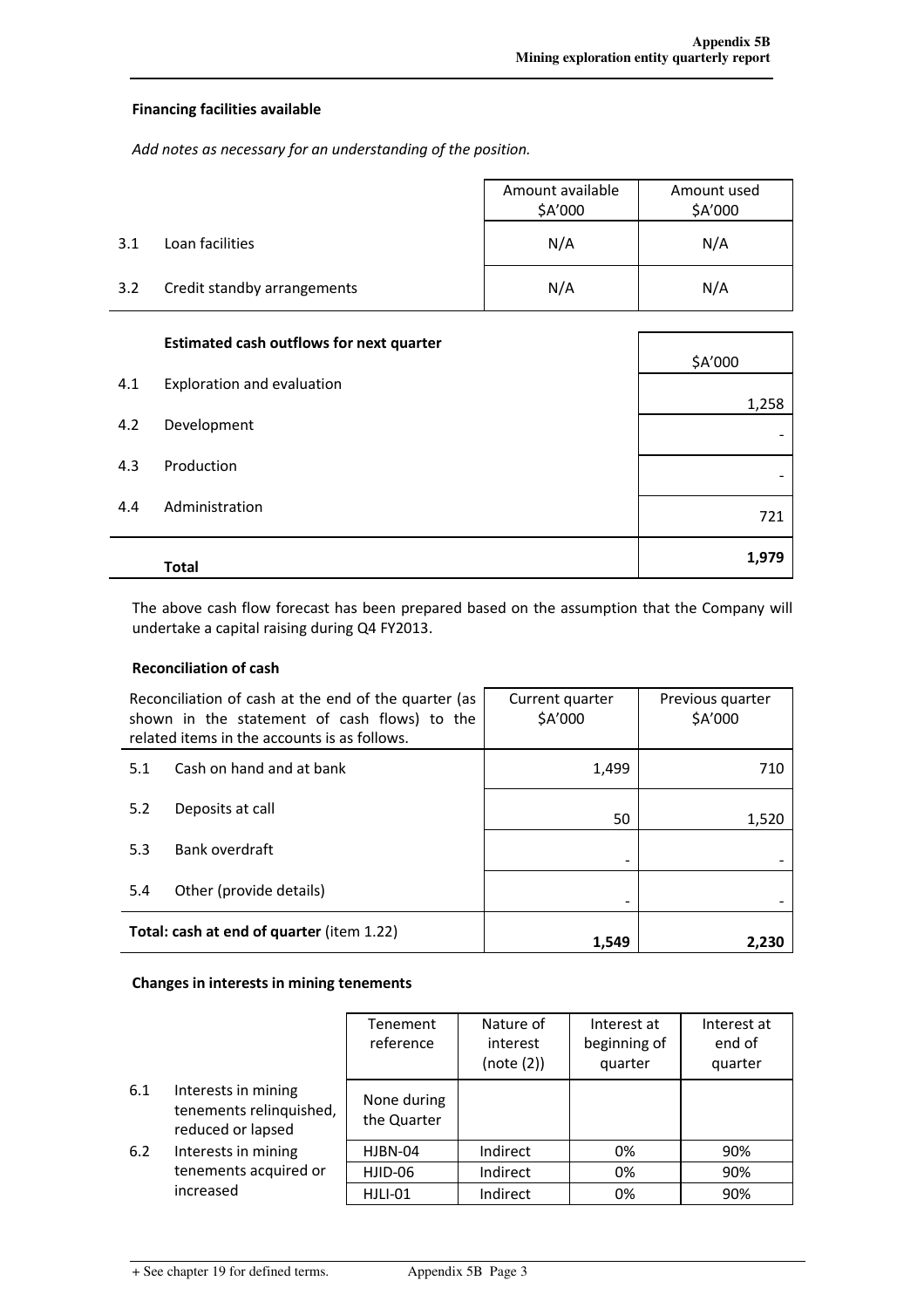During the quarter, the option for the Company to earn a 75% interest in the Quartz Hill Project (comprising EL25296 and EL24838) lapsed as the commitment to complete 2,000 metres of RC drilling within two years of the Company listing on the ASX was not fulfilled.

## Issued and quoted securities at end of current quarter

Description includes rate of interest and any redemption or conversion rights together with prices and dates.

|     |                                                                                                                  | Total number | Number<br>quoted | Issue price<br>per security<br>(see note 3) | Amount paid<br>up per security<br>(see note 3) |
|-----|------------------------------------------------------------------------------------------------------------------|--------------|------------------|---------------------------------------------|------------------------------------------------|
| 7.1 | Preference +securities (description)                                                                             |              |                  |                                             |                                                |
| 7.2 | Changes during quarter<br>(a) Increases through issues                                                           |              |                  |                                             |                                                |
|     | (b) Decreases through returns of capital,<br>buy-backs, redemptions                                              |              |                  |                                             |                                                |
| 7.3 | +Ordinary securities                                                                                             | 32,825,000   | 32,825,000       |                                             |                                                |
| 7.4 | Changes during quarter                                                                                           |              |                  |                                             |                                                |
|     | (a) Increases through issues                                                                                     | 3,000,000    | 3,000,000        |                                             |                                                |
|     | (b) Exercise of options                                                                                          |              |                  |                                             |                                                |
|     | (c) Decreases through return of capital, buy-<br>backs                                                           |              |                  |                                             |                                                |
|     | (d) Increase pursuant to underwriting of<br>options                                                              |              |                  |                                             |                                                |
| 7.5 | +Convertible securities                                                                                          |              |                  |                                             |                                                |
| 7.6 | Changes during quarter<br>(a) Increases through issues<br>(b) Decreases through securities matured,<br>converted |              |                  |                                             |                                                |
| 7.7 | <b>Options</b><br>(description and conversion factor)                                                            |              |                  | Exercise<br>price                           | Expiry date                                    |
|     |                                                                                                                  | 750,000      |                  | \$0.20                                      | 31/01/2014                                     |
|     |                                                                                                                  | 2,750,000    |                  | \$0.20                                      | 31/01/2014                                     |
| 7.8 | Issued during quarter                                                                                            | 800,000      |                  | \$0.20                                      | 22/02/2016                                     |
| 7.9 | Exercised during quarter                                                                                         |              |                  |                                             |                                                |
|     | 7.10 Expired during quarter                                                                                      |              |                  |                                             |                                                |
|     | 7.11 Debentures (totals only)                                                                                    |              |                  |                                             |                                                |
|     | 7.12 Unsecured notes (totals only)                                                                               |              |                  |                                             |                                                |

<sup>+</sup> See chapter 19 for defined terms.